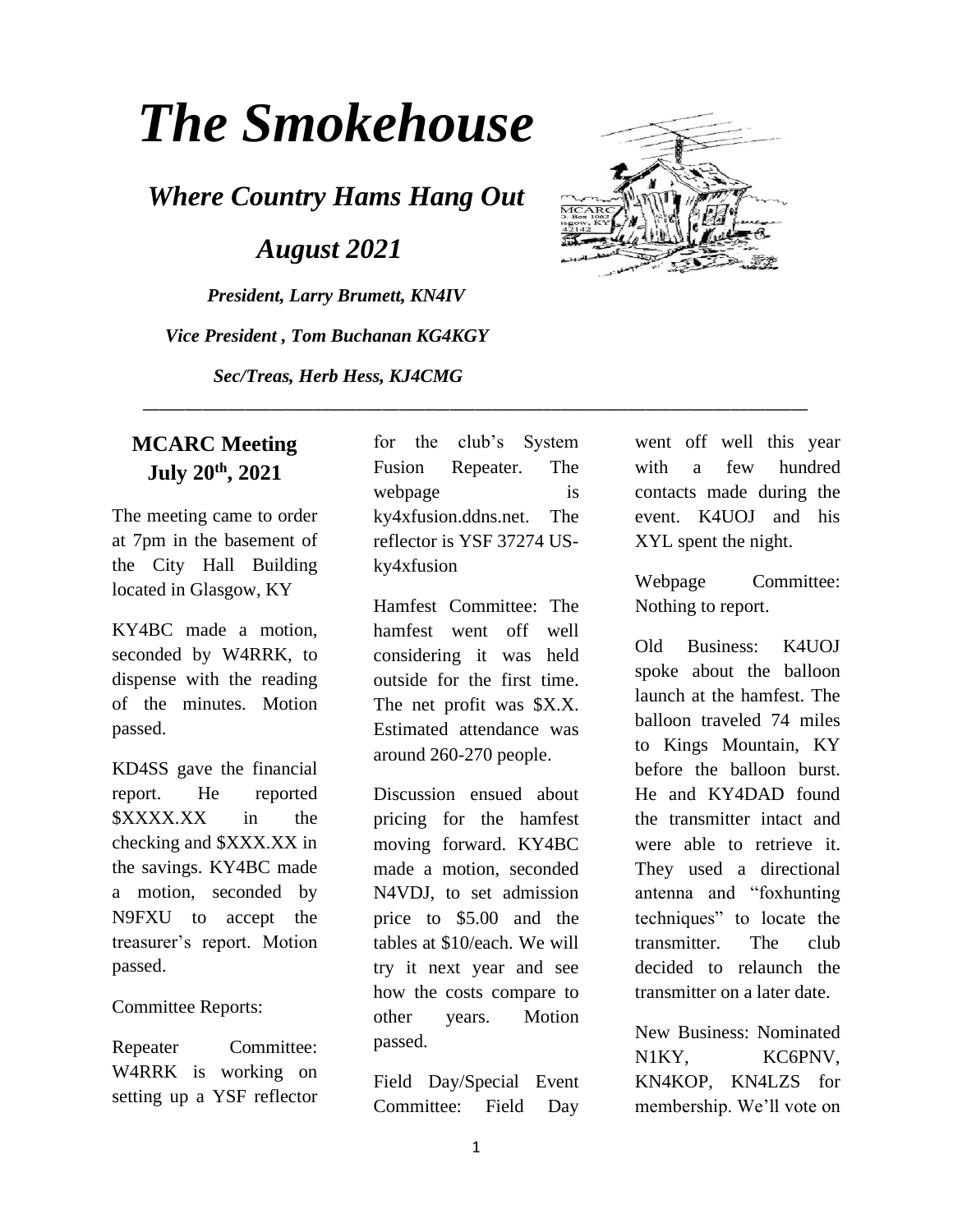them at the next meeting they attend.

Discussion ensued about having a test session soon. Several individuals have reached out to various members about testing.

KJ4CMG brought up about forming a committee to investigate the feasibility of deploying the Fusion repeater on a permanent basis. KN4IV tasked the repeater committee with this project. They will report back with their findings.

Hamquest will be held at the Wilson County, TN Fairgrounds on July 31<sup>st</sup>.

No further business to come before the members, W4RRK made a motion, seconded by K4UOJ, to adjourn. Motion passed. There were 15 members, and 4 visitors present at the meeting.

#### **June 2021 Volunteer Monitor Program Activity Report Released**

The June 2021 activity report of the Volunteer Monitor (**[VM](https://www.arrl.org/volunteer-monitor-program)**) Program has been released. The VM Program is a joint initiative

between the ARRL and FCC to enhance compliance in the Amateur Radio Service.

The FCC was requested to review a vanity call sign application filed by a Georgia licensee because of an apparently false answer to the question regarding a felony conviction.

A licensee in Massachusetts received an *Advisory Notice* concerning obscenity and harassment on 160 Meters. The FCC will hold for review any renewal application filed by this licensee.

A General Class licensee in San Antonio, Texas, received an *Advisory Notice* for operation in the Extra Class portion of the 20-meter band.

Licensees in Pennsylvania, North Carolina, Georgia, and Virginia received *Advisory Notices* concerning failure to identify and other possible violations as part of a general audit of complaints about licensee conduct on 1.938, 3.860, 3.895, and 3.927 MHz.

In May, Volunteer Monitors logged 1,514 hours on HF frequencies

and 2,072 hours on VHF frequencies and above.

The Volunteer Monitor coordinator had one meeting with the FCC, and two cases were referred to the FCC for further action. One case involves a taxi company in Alaska operating on 2 meters. *— Thanks to Volunteer Monitor Program Coordinator Riley Hollingsworth, K4ZDH*



#### **Stations to Celebrate Fourth Anniversary of FT8**

Many stations will take to the airwaves August  $2 -$ 15, to celebrate the **[4th](https://www.ft8dmc.eu/)  [anniversary of FT8](https://www.ft8dmc.eu/)**. All stations will use call signs with "FTDMC" or "FTDM" in the suffix. The activity also celebrates the 2nd anniversary of the FT8 Digital Mode Club. Logs will be uploaded to LoTW and eQSL. QSL cards will be available.

Stations planning to participate include: 4J8FTDM, OZ8FTDMC, RO3FTDM, 9K8FTDMC, A60FTDMC, DQ8FTDMC, GB0DMC,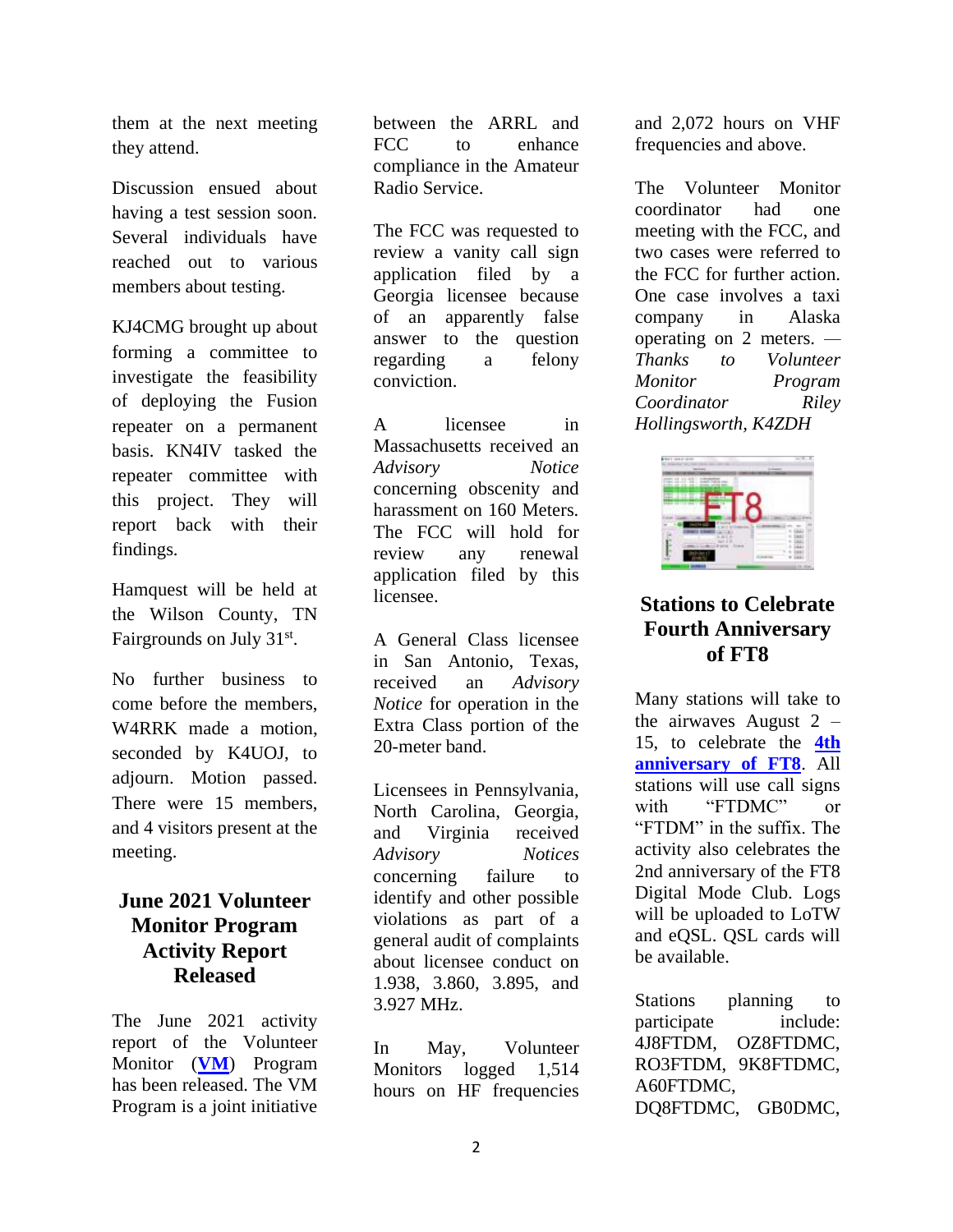HZ8FTDMC, and many others. A certificate will be available with bronze, silver, gold, and platinum levels for working them. — Thanks to *[The Daily](http://www.dailydx.com/)  [DX](http://www.dailydx.com/)*



## **Bouvet Island DXpedition Negotiating with New Charter Vessel, Planning Begins Anew**

The **[Intrepid-DX Group](https://intrepid-dx.com/)**'s

plans for a 2023 DXpedition to Bouvet Island are back on the front burner. In a brief announcement to the "global DX community," DXpedition co-leader Paul Ewing, N6PSE, said a new charter vessel contract is in the offing. The 3Y0J DXpedition has refunded all donations to its earlier announced plan, advanced before losing its contract with the charter vessel *Braveheart*, and Ewing conceded, "there was a high degree of uncertainty that we could move forward." Braveheart captain Nigel Jolly, K6NRJ, told the DXpedition in June that the *Braveheart* was being put up for sale, and he was

canceling its contract for the 3Y0J voyage.

Ewing said this week that the team has found a suitable and affordable vessel whose skipper is willing to take a group of a dozen DXers to Bouvet, and they are negotiating the terms of that charter contract at present.

"We have submitted a new application to the Norwegian Polar Institute," Ewing said. The team leadership has been revised. David Jorgensen, WD5COV, will be a coleader, responsible for operations and antennas, while Kevin Rowett, K6TD, will be a co-leader, responsible for systems/networks, procurement, and logistics, and Ewing as a third coleader, will oversee planning, public relations, tents, and logistics.

"Together, this leadership team will assemble 12 operators to make this vision a reality," Ewing said. "We are revising our website and soon, we will begin fundraising for this renewed effort." He expressed gratitude for all past sponsors of the Bouvet Island DXpedition initiative and said he hopes they can support the renewed effort as well. A

new website is under construction.

A dependency of Norway, Bouvet is a subantarctic volcanic island in the South Atlantic.



### **FCC Investigating Alleged "Jamming" on 40 Meters**

Reports suggest that jamming stations have been deployed on the lower portion of 40 meters. The jamming appears to be coming from Cuba. The signals, spaced at regular intervals, exhibit a squishy, popping noise. The apparent jamming showed up after anti-government protesters took to the streets in Cuba, followed by a government crackdown. So far, there's no proven connection between the jamming and the protests, as evidence has been circumstantial. DX spots suggest that Cuban hams are on the air on SSB but do appear rare on 40 meters. A lot of Cuban spots point to FT8 activity. The jamming issue has drawn the attention of the FCC, which is looking into the